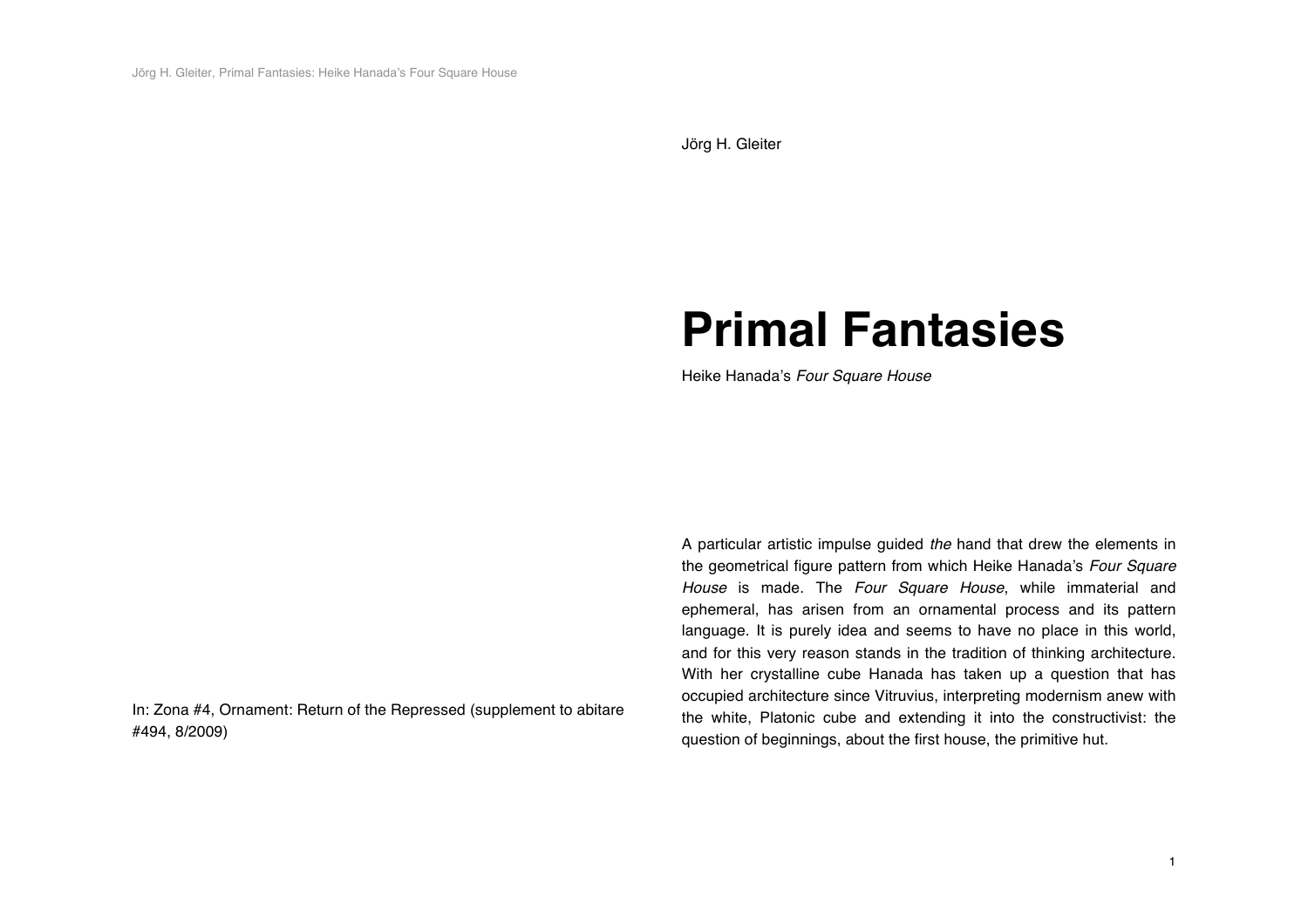**Ornament** Hanada's ideal design is ascetic and disciplined and therefore nowhere near as random as its poetic description of *Pure Geometry\_Randomness* would suggest. With creative precision, Hanada takes up the constructivist line of modernism, but bursts out of its hermeticism with its quasi-ornamental opulence. The house opens itself to a multifarious field of associations that is far too intricate to be reduced to the simple opposition of randomness and geometry.

As with Gordon Matta-Clark, but without his raw power, extra-large, circular openings are cut into the surfaces, into the walls, floor and roof slabs, with the effect that the constructivist moment is pushed back in its presence and transformed into an organic figure ornament. Hanada speaks of an "internal floral structure". The oversize, striking figures seem to be related to the processes of the concrete art of Sol LeWitt, for example his work *Geometric Figures* (1976). The floral structure, which is extensively applied to all surfaces, also however recalls *art nouveau* motifs such as Otto Wagner's floral pattern that, baked onto tiles, like a veil adorns the facade of the house on the *Linke Wienzeile* in Vienna, or Herzog & de Meuron's facade for the library in Elberswalde where, in a similar fashion to Wagner's ceramic tiles, plant motifs are printed onto glass panels.

And yet the internal tension of the *Four Square House* is derived from the fact that the ornamental pattern always remains geometrically subdued. Nothing outgrows or overgrows the Platonic ideal form, nothing oozes out or seeps in between. It does not follow the development of the Corinthian capital according to Vitruvius, whereby an acanthus plant grew from under a woven basket placed on the earth, profusely entwining itself around it and thus effortlessly recovering its geometrical form for nature, both then becoming a metaphor for the reconciliation of culture and nature. In Hanada's design the ornament





 $\Gamma$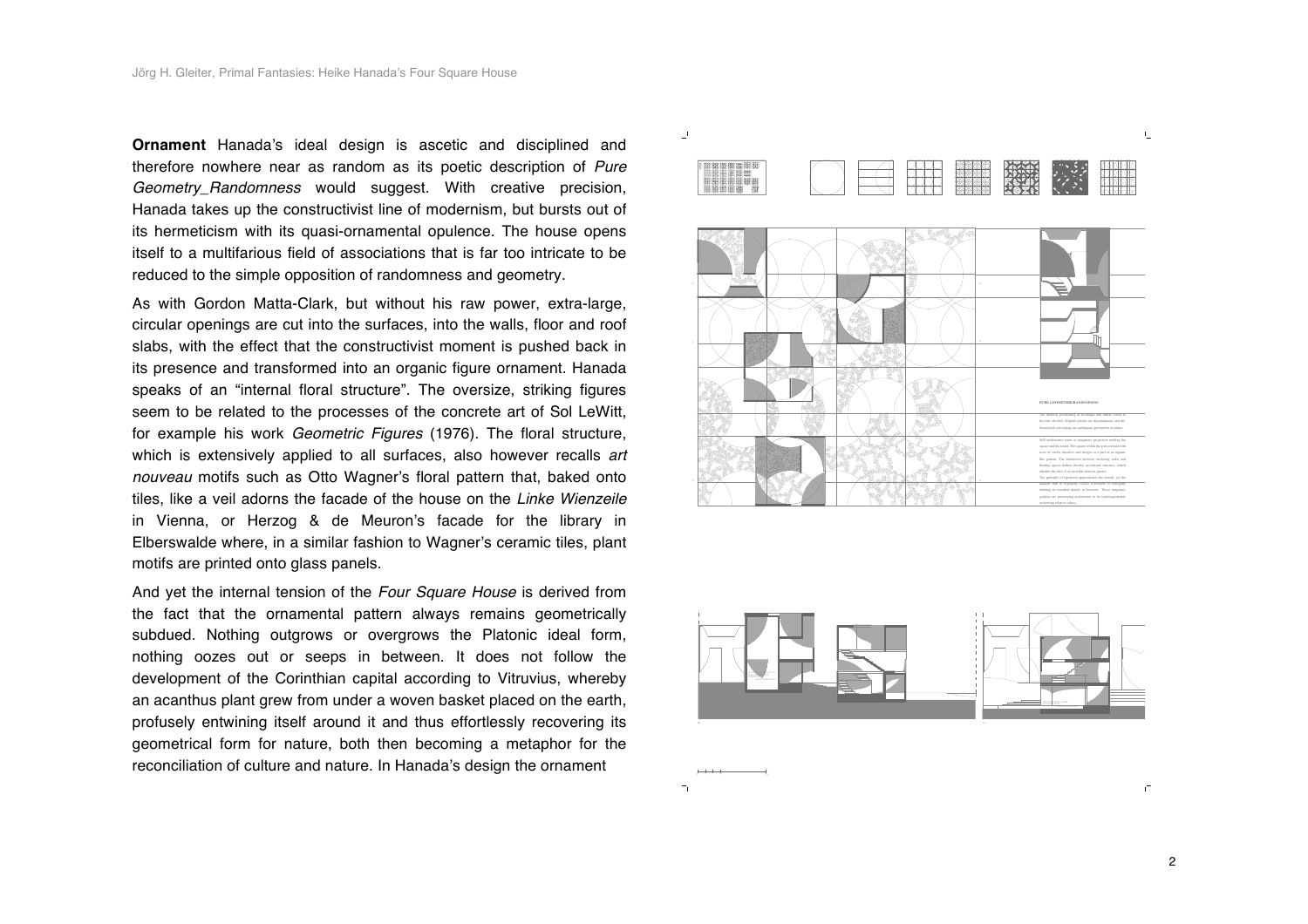does not burst the geometrical process: while each individual form is in itself geometrically broken, the ornamental motif does not however break the superordinate geometrical form: the cube and the ideal form remain untouched.

**Cube** Undoubtedly, the cube of Hanada's *Four Square House* stands in the tradition of the "primitive house" metaphor of classical modernism. It does not however do this directly, but rather as a homage to John Hejduk and the *Cube Problem* that for him took centre stage from the mid-1960s. This was, he believed, the fundamental question after the "house of man", and Hejduk therefore gave this as their first task to his architecture students at the Cooper Union. *The Cube Problem* was for him a special task affecting the basic principles and the very nature of architecture: it is universal, outside place and time, like the idea of the primitive hut. The *Cube Problem* linked to the speculation about the elementary forms of architecture, about the Greek *arche*, and thus about the beginning, the prime cause or principle of architecture.

With the cube as his elementary task, Hejduk once more took up the constructivist thread of classical modernism that had been lost in postwar functionalism, at a time when this was discredited by the crude functionalism of the reconstruction years. In fact the criticism of modernism, that it leads to the liquidation of ornament, always fails to recognise that the abolition of ornament was never an end in itself: behind it always stood the central question of the nature of architecture, the original form of the house. In its obsession with the Platonic solids, it becomes evident that modernism regarded itself as an age of cultural rebirth, as a time of the return to the supposedly ideal beginnings, as a new Renaissance in the machine age, with its own language and logic of form, with its own ornament.

Modernism's claim to be an epoch of cultural rebirth stems from its discarding of the notion that the primitive hut is derived from nature, replacing the nature metaphor with a purely constructivist postulate. The ideal house, previously presented as a tree house, grass hut or pile dwelling, was replaced by the accurate geometry of a Platonic solid (a cube, as for example in Johannes Itten's *House of the White Man* (1920) or Farkas Molnar's *Single Family House* (1923)). Hejduk then supplemented the basic form of the square with the circle and triangle, but no longer in their pure, ideal forms, but, as in the *One-Half-House* (1966), by halving the ideal forms, i.e. by halving a cylinder and the diagonal – i.e. both triangular and axial – i.e. lengthwise-rectangular – division of a cube. The Platonic solids are now no longer fully ideal, but only semi-ideal solids and thus fragments. Thus we can also speak of a basically negative aesthetic strategy, through which Hejduk articulated his doubts regarding the positivism of classical modernism.

**Negative aesthetics** Hanada follows on from this; it is however as if she bursts Hejduk's geometrical fundamentalism, with the nature metaphor in her *Four Square House* returning to the speculation about the elementary in architecture, but not in the sense of an imitation of nature, but rather in its intercession though a geometrical process. Even if Hanada's house is consistent with the reformulation of the primitive house by modernism and Hejduk, the design procedure, the architectural statement and the intended effect are all different. *The Four Square House* is a product of a unique architectural strategy. It rejects the constructivist logic at the point where Hanada separates the appearance of the architectural sign from the actual architecturalconstructive process. The design impulse is not primarily aiming at three-dimensionality, volume or space, but rather appears as a